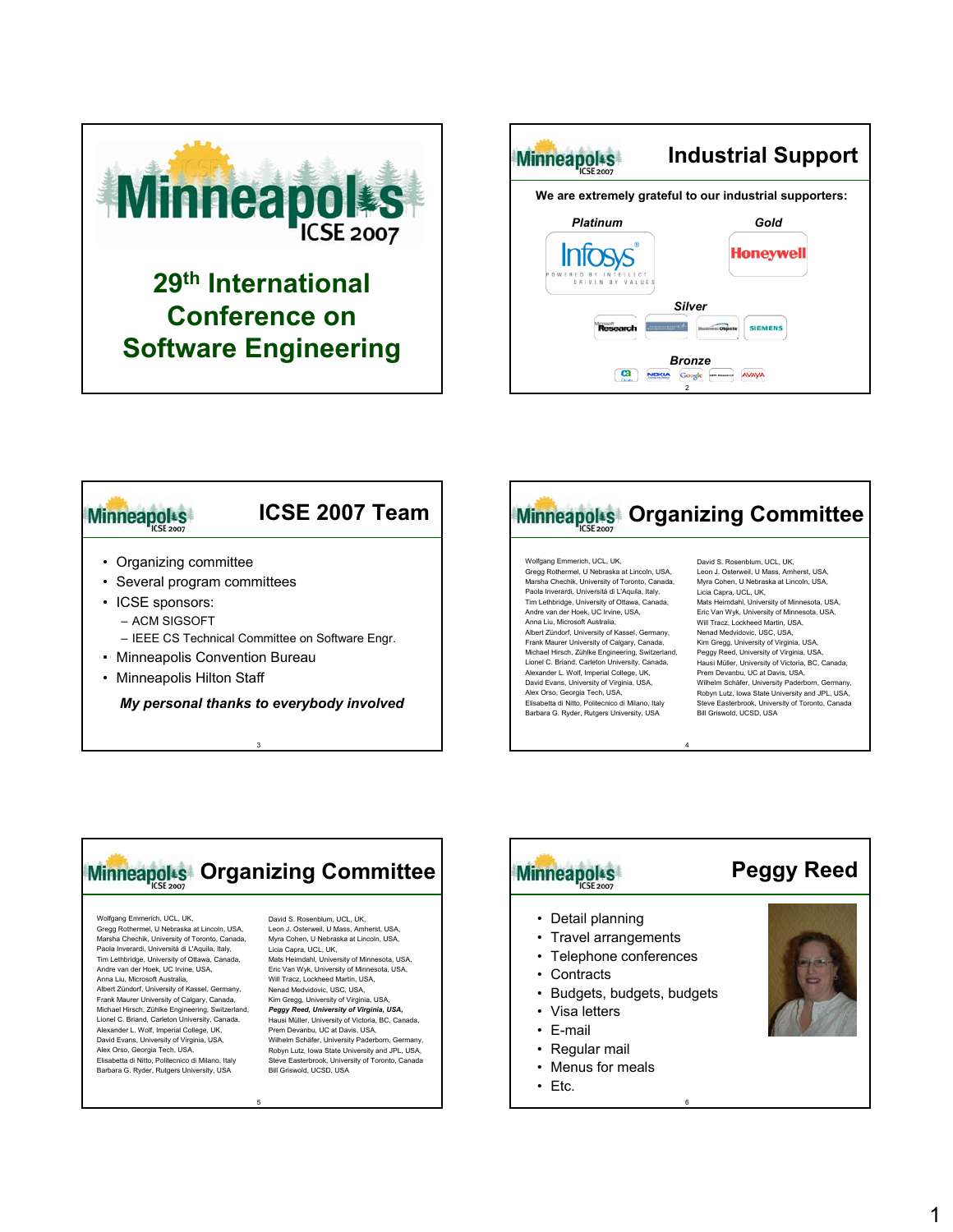





| linneapo<br><b>CSE 2007</b> |                    |    |                       |                          |
|-----------------------------|--------------------|----|-----------------------|--------------------------|
| 1                           | Greece             | 2  | Portugal              | 3                        |
| 11                          | <b>Hong Kong</b>   | 4  | Romania               | 1                        |
| 6                           | India              | 6  | Saudi Arabia          | 1                        |
| 8                           | Ireland            | 6  | Singapore             | 2                        |
| 12                          | Israel             | 3  | South Korea           | 19                       |
| 69                          | Italy              | 29 | Spain                 | R                        |
| 18                          | Japan              | 28 | Sweden                | 16                       |
| $\overline{2}$              | Korea              | 1  | Switzerland           | 16                       |
| 1                           | Malaysia           | 1  | Turkey                | 3                        |
| 1                           | Mexico             | 1  | <b>United Arah</b>    |                          |
| $\overline{2}$              | <b>Netherlands</b> | 8  | <b>Emirates</b>       | 1                        |
| 7                           | New Zealand        | 4  | <b>United Kingdom</b> | 42                       |
| 41                          | Norway             | 4  | USA                   | 520                      |
|                             |                    |    | Yugoslavia            |                          |
|                             |                    | 10 |                       | <b>ICSE Demographics</b> |



| <b>Minneapo</b>                                                                                                            | <b>Keynotes</b> |
|----------------------------------------------------------------------------------------------------------------------------|-----------------|
| · Steve Fisher, salesforce.com<br>- The Architecture of the Apex Platform,<br>salesforce.com's Platform for Building On-   |                 |
| <b>Demand Applications</b><br>• Deborah Johnson, University of Virginia<br>- Computer Professional Ethics in Theory and in |                 |
| <b>Practice</b><br>• Bev Littlewood, City University London                                                                |                 |
| - Limits To Dependability Assurance - A<br><b>Controversy Revisited</b>                                                    |                 |
| 12                                                                                                                         |                 |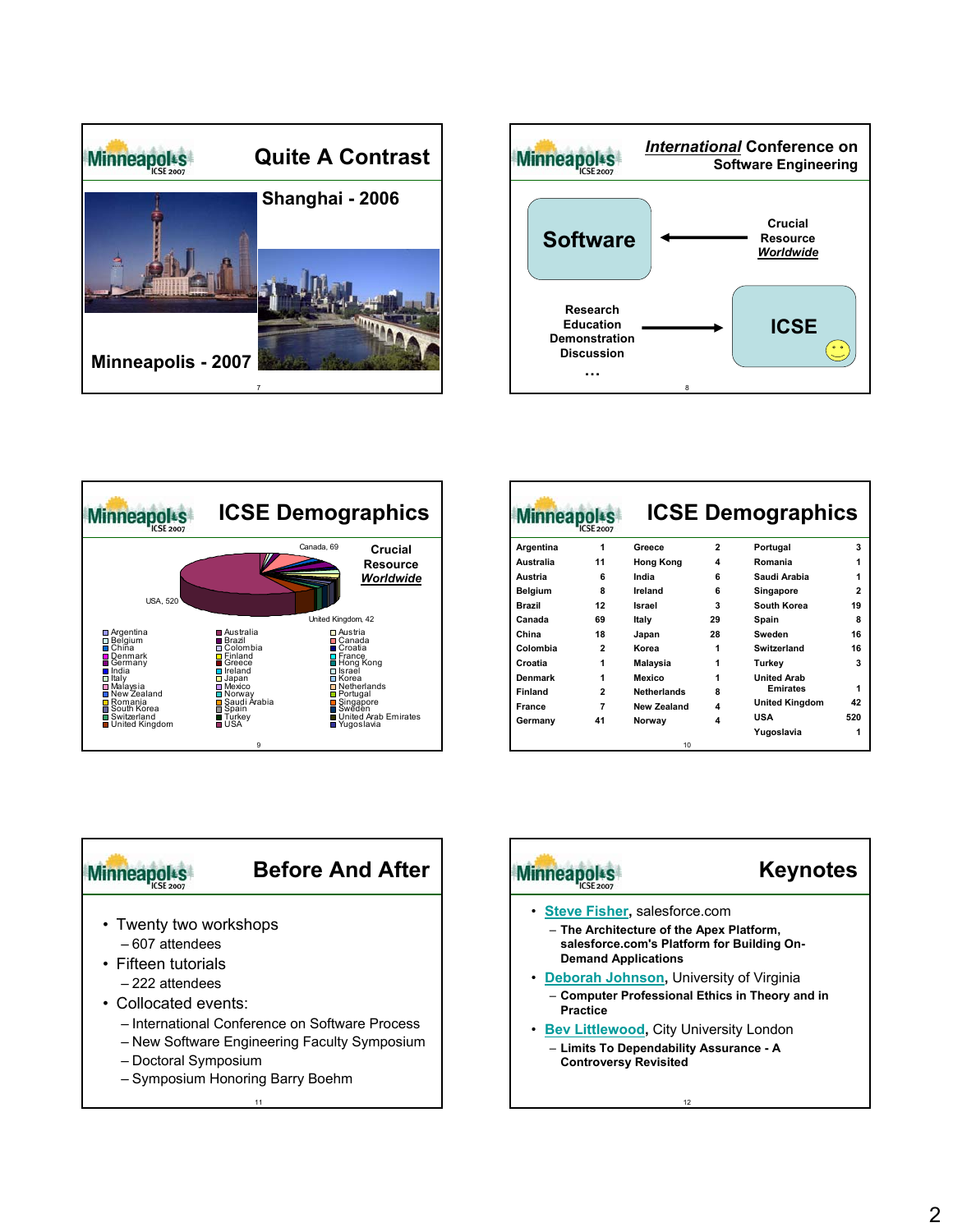

# Minneapols

### **ICSE 2007 Technical Program**

Research Program Co-Chairs:

Wolfgang Emmerich University College London, UK

Gregg Rothermel University of Nebraska – Lincoln, USA







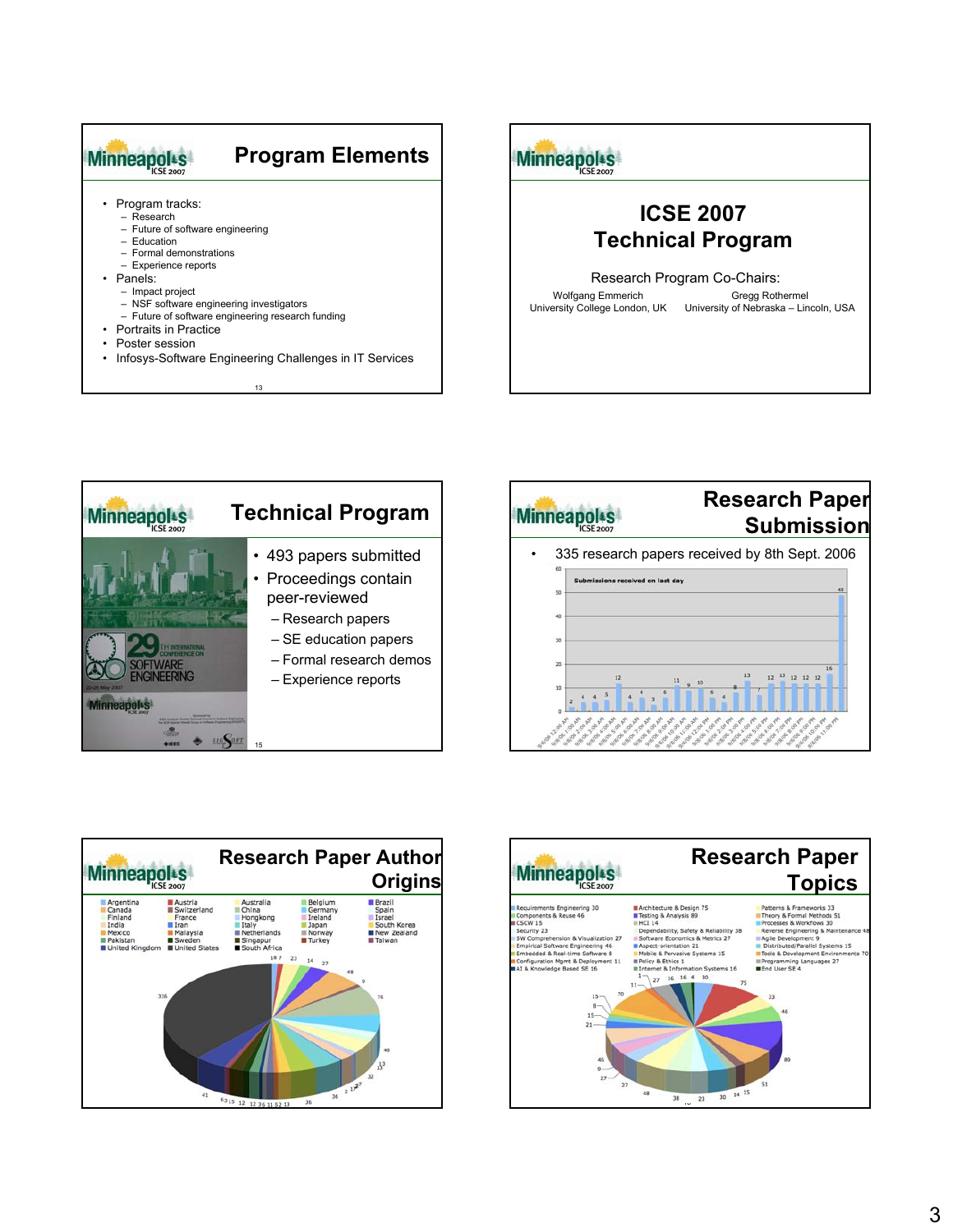### Minneapolts

#### **Research Paper Selection**

- Papers previewed by PC co-chairs, 325 retained for review
- Two-phase review process
	- Phase 1: all papers received 2 reviews
	- Phase 2: 166 papers received 3rd review
- 815 reviews completed
- PC meeting, December 8-9, Washington DC

19

- 49 papers accepted
- Acceptance rate: 15%



#### **ICSE 2007 Research PC**

Joanne Atlee Judith Bishop Victor Braberman Margaret Burnett S.C. Cheung Giovanni Denaro Matthew Dwyer Jacky Estublier Anthony Finkelstein Harald Gall

Carlo Ghezzi Dimitra Giannakopoulou Paul Grünbacher Volker Gruhn John Grundy Rachel Harrison Jens Jahnke Richard Kemmerer Gail Murphy Amy Murphy Kumiyo Nakakoji

Harold Ossher Gian Pietro Picco Atanas Rountev Mary Lou Soffa Kevin Sullivan Tetsuo Tamai Peri Tarr Richard Taylor Walter Tichy Willem Visser



| <b>Minneapo</b>                                                                                                                                           | <b>Experience Reports</b>                                                                                                                                                                                                                                                                                                                                                                                           |
|-----------------------------------------------------------------------------------------------------------------------------------------------------------|---------------------------------------------------------------------------------------------------------------------------------------------------------------------------------------------------------------------------------------------------------------------------------------------------------------------------------------------------------------------------------------------------------------------|
| 52 reports submitted<br>15 reports accepted<br>Acceptance rate: 28%<br>Experience PC chairs<br>- Michael Hirsch (Zühlke AG)<br>- Frank Maurer (U Calgary) | <b>Experience Reports PC</b><br>- Pekka Abrahamsson<br>Mikio Aoyama<br>- Robert Biddle<br>Walter Bischofberger<br>Daniela Damian<br>- Andre De Lucia<br>- Yvonne Dittrich<br>- Hakan Erdogmus<br>Christiane v. Wangenheim<br>- Paul Grünbacher<br>John Grundy<br>- Yanbo Han<br>- Philippe Kruchten<br>Filippo Lanubile<br>- Jürgen Münch<br>- Donald Reifer<br>Markus Schacher<br>Forrest Shull<br>Laurie Williams |
| 21                                                                                                                                                        | - Yun Yang                                                                                                                                                                                                                                                                                                                                                                                                          |



| <b>Ainneap</b>                                                                                                                                                                          | <b>SE Education Papers</b>                                                                                                                                                                                                                                       |                                                                                                                                                                                                                                                                                                                  |
|-----------------------------------------------------------------------------------------------------------------------------------------------------------------------------------------|------------------------------------------------------------------------------------------------------------------------------------------------------------------------------------------------------------------------------------------------------------------|------------------------------------------------------------------------------------------------------------------------------------------------------------------------------------------------------------------------------------------------------------------------------------------------------------------|
| 50 papers submitted<br>13 papers accepted<br>Acceptance rate: 26%<br><b>SE Education PC chairs</b><br>- Tim Lethbridge<br>(University of Ottawa)<br>- André van der Hoek<br>(UC Irvine) | – Ban Al-Ani<br>- Nicolas Anguetil<br>- Jocelyn Armarego<br>- David Budgen<br>- Betty Cheng<br>– Joe Clifton<br>- Sheryl Dugins<br>- Robert Dupuis<br>- Sebastian Elbaum<br>– Heidi Ellis<br>- Michael Ernst<br>- Robert France<br>- Jane Hayes<br>- Orit Hazzan | <b>SE Education PC</b><br>- Peter Henderson<br>- Cem Kaner<br>- Philippe Kruchten<br>- Katsushisa Maruyama<br>- Nancy Mead<br>- Ana M. Moreno<br>- Vladimir Pavlov<br>- Mark Sebern<br>- Marbaret-Anne Storey<br>- Eleni Stroulia<br>- Hans van Vliet<br>- Claudia M L Werner<br>- Timo Wolf<br>- Andreas Zeller |

| <b>Technical Paper</b><br>Minneapolts<br><b>Sessions</b> |                                                       |                                                     |                                                |                                                           |  |
|----------------------------------------------------------|-------------------------------------------------------|-----------------------------------------------------|------------------------------------------------|-----------------------------------------------------------|--|
| Salon F                                                  | Salon E                                               | Salon G                                             | Marquette/Lasalle Hennepin/Carver              |                                                           |  |
|                                                          |                                                       | <b>Wednesday May 23</b>                             |                                                |                                                           |  |
| <b>Research Papers:</b><br><b>Program Analysis I</b>     | <b>Research Papers:</b><br>Models                     | <b>Future of Software</b><br><b>Engineering I</b>   |                                                | <b>Experience Reports:</b><br>Agile Methods and<br>Design |  |
| <b>Research Papers:</b>                                  | <b>Research Papers:</b><br><b>Clone Detection and</b> | <b>Future of Software</b>                           | <b>Education Papers:</b>                       | <b>Experience Reports:</b><br>Performance and             |  |
| <b>Testing I</b>                                         | Removal                                               | <b>Engineering II</b>                               | Pedagogy                                       | <b>Metrics</b>                                            |  |
| <b>Research Papers:</b><br>Aspect-oriented               |                                                       |                                                     | <b>Education Papers:</b><br>Curricula & Course |                                                           |  |
| Software<br><b>Engineering</b>                           | <b>Research Papers:</b><br>Maintenance                | <b>Future of Software</b><br><b>Engineering III</b> | Design I                                       | <b>Experience Reports:</b><br>Modeling                    |  |
|                                                          |                                                       | <b>Thursday May 24</b>                              |                                                |                                                           |  |
| <b>Research Papers:</b>                                  |                                                       |                                                     |                                                |                                                           |  |
| Software<br>Architecture                                 | <b>Research Papers:</b><br><b>Program Analysis II</b> | <b>Future of Software</b><br><b>Engineering IV</b>  | Demo Papers: Software<br>Evolution             | <b>Experience Reports:</b><br><b>Testing</b>              |  |
| <b>Research Papers:</b>                                  |                                                       |                                                     |                                                | <b>Experience Reports:</b>                                |  |
| Debugging and<br><b>fault Correction</b>                 | <b>Research Papers:</b><br>Design 1                   | <b>Future of Software</b><br><b>Engineering V</b>   | Demo Papers: Testing<br>and Analysis           | <b>Software Development</b>                               |  |
|                                                          |                                                       | Friday May 25                                       |                                                | Processes                                                 |  |
|                                                          | <b>Research Papers:</b>                               | <b>Future of Software</b>                           |                                                |                                                           |  |
| <b>Research Papers:</b>                                  | <b>Human Aspects in</b>                               | <b>Engineering VI</b>                               |                                                | Demo Papers:<br>Development.                              |  |
| Program Analysis                                         | <b>Software</b>                                       | <b>Research Papers:</b>                             | <b>Future of Software</b>                      | Integration, and                                          |  |
| <b>TIT</b>                                               | <b>Development</b>                                    | <b>Design II</b>                                    | <b>Engineering VII</b>                         | Maintenance                                               |  |
|                                                          | <b>Research Papers:</b>                               |                                                     |                                                |                                                           |  |
| <b>Research Papers:</b>                                  | Refactoring and                                       | <b>Future of Software</b>                           | <b>Education Papers:</b>                       |                                                           |  |
| <b>Testing II</b>                                        | Resuse                                                | <b>Engineering VIII</b>                             | Evaluation                                     | Demo Papers: Modeling                                     |  |
|                                                          |                                                       |                                                     | <b>Education Papers:</b>                       |                                                           |  |
| <b>Research Papers:</b>                                  | <b>Research Papers:</b>                               | <b>Future of Software</b>                           | <b>Curricula &amp; Course</b>                  |                                                           |  |
| <b>Security</b>                                          | <b>Software Defects</b>                               | <b>Engineering IX</b>                               | Design II                                      |                                                           |  |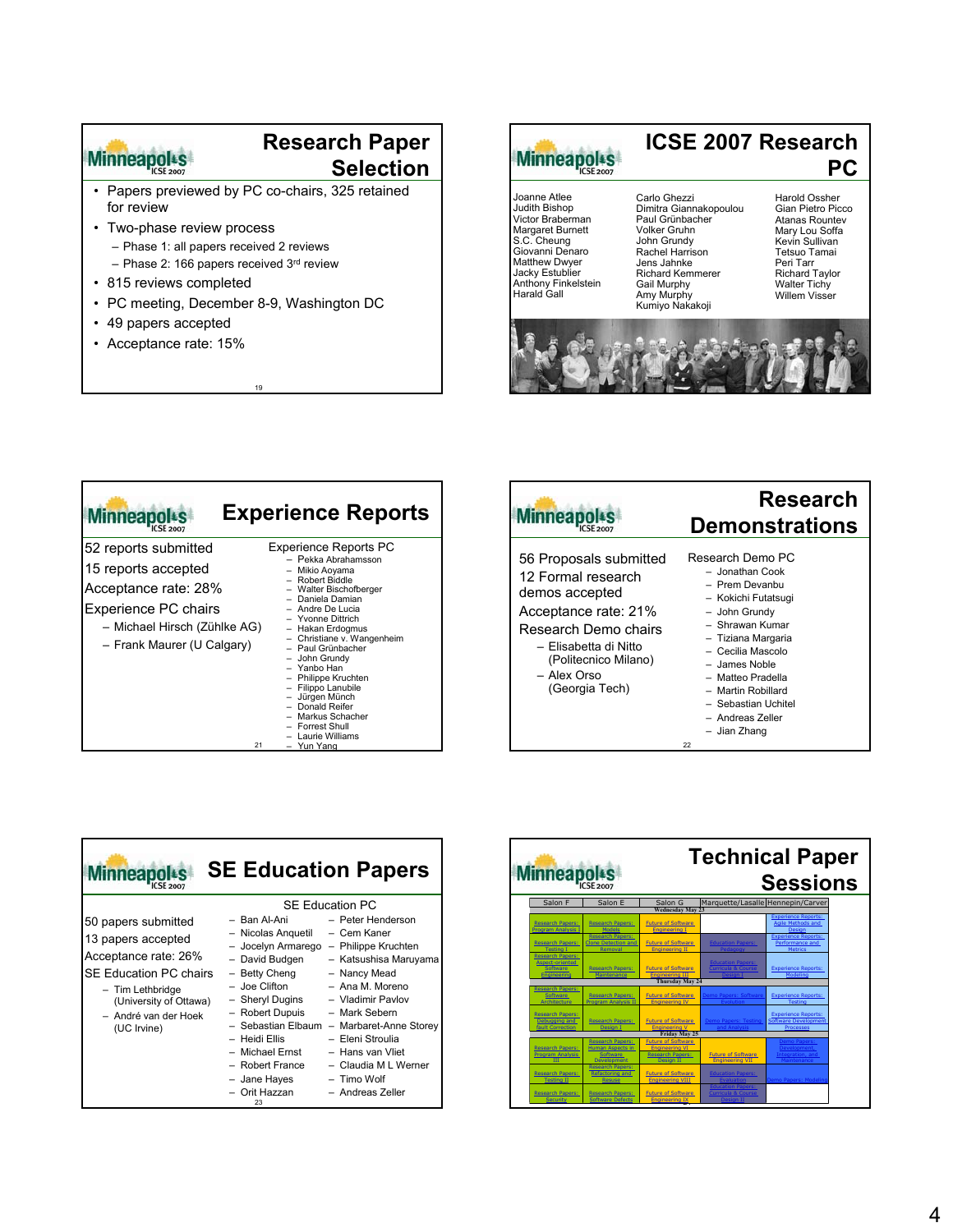

#### **Minneapolis Miscellaneous Details** • Student volunteers: – Available to help, please ask – Wearing ICSE T shirts • Help available in Redwing Room (2<sup>nd</sup> floor) • "Minneapolis Bargain Book" • Facilitator in lobby late this afternoon: – Suggestions for restaurants and recreation • Committee meetings listed in program

- Proceedings on flash memory
- Bugs in published program... (~1 bug/NCNBKLOP)

26



### Minneapols

#### **Invitation**

Two members of the Native American community here to address us:

29

- Joseph Campbell – Dakotah tribe
- Larry Yazzie – Meskwaki Indian Settlement

# • Available for brief tours of • Programming contest: – Some Segways will have no – Build control system starting

**Segways**

the island

Minneapols

software

at 6:00 p.m. – Full professors only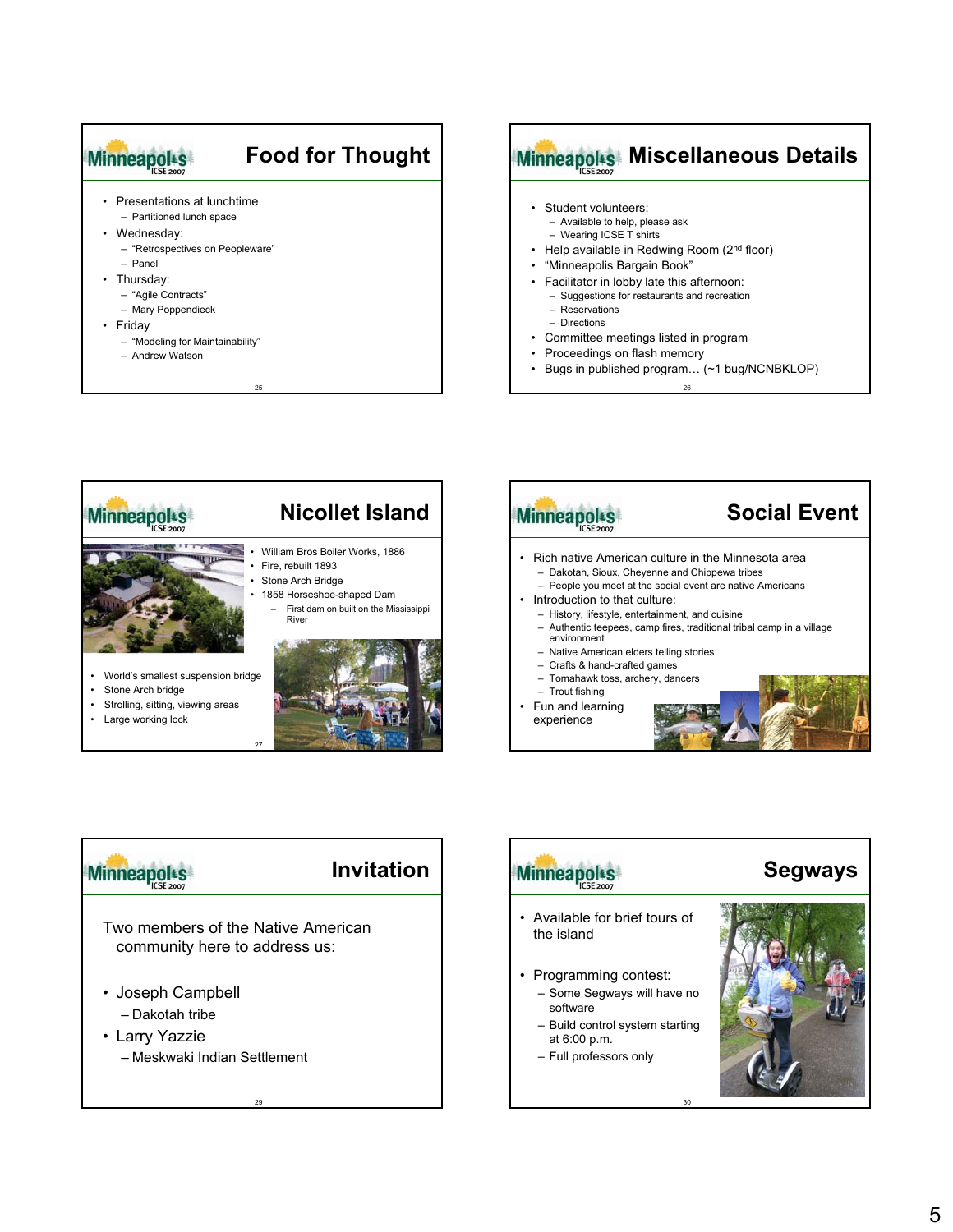## Minneapolts

#### **Summary**

- Buses running regularly starting at 5:30 p.m. – Short and pleasant walk if weather is fine
- Native American culture
- Segway tours
- Riverside park areas
- Indoor relaxation areas
- Variety of banquet items
- Dress casual

#### *Something for everybody*

31

# Minneapols

### **Awards**

- At various points in the program
- ICSE 1997 Most Influential Paper
- ACM SIGSOFT Outstanding Research Award
- ACM SIGSOFT Distinguished Service Award
- ACM SIGBED/SIGSOFT Frank Anger Memorial Award

32

- ACM Fellows
- ACM SIGSOFT Distinguished Paper Awards
- IEEE Computer Society Harlan D. Mills Award
- IEEE-CS Fellows